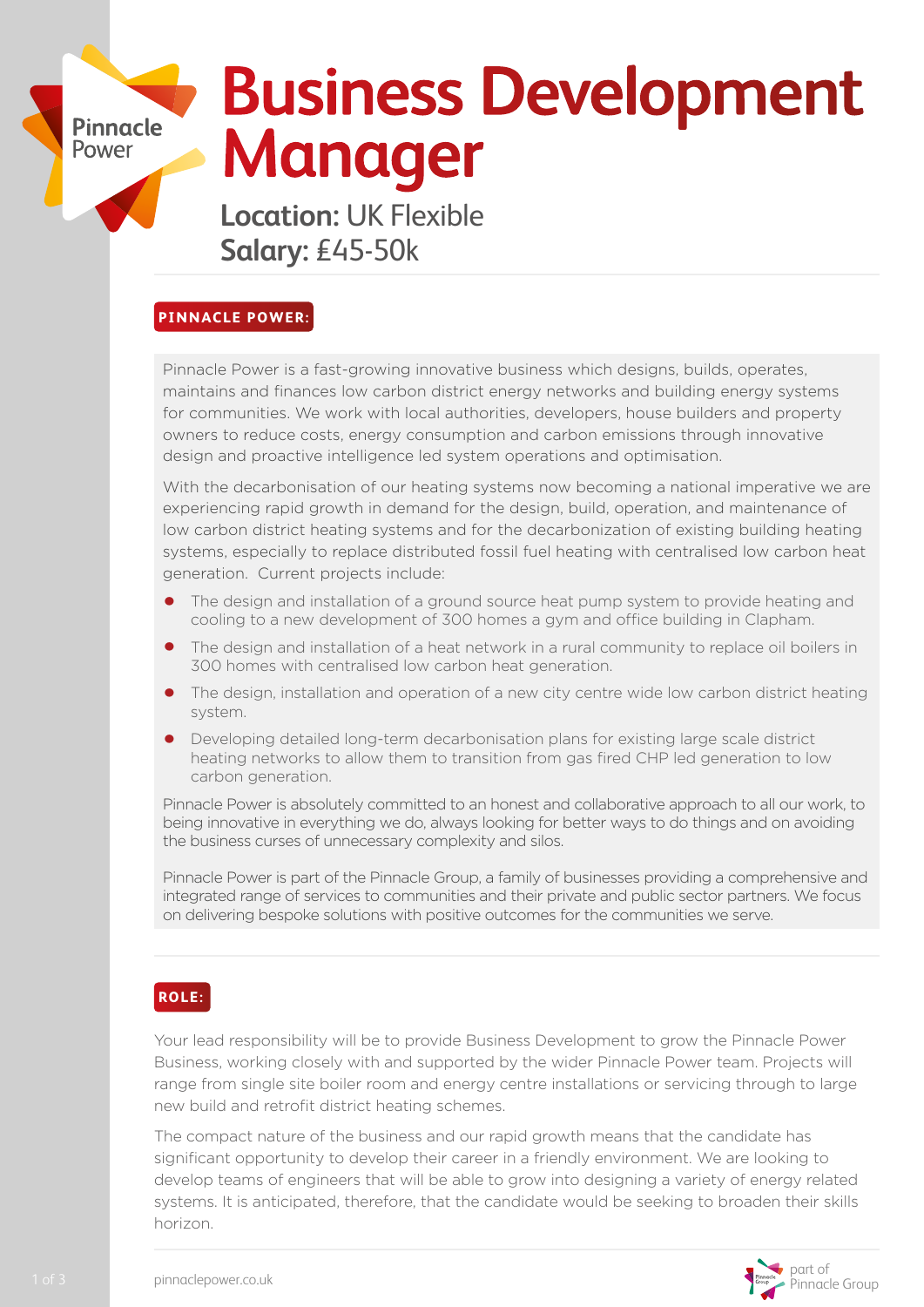

This position will differ from conventional Business Development in that you will be given the opportunity to 'own' a project from inception through to operation with involvement in pricing from bid stage through construction to ongoing O&M and M&B.

#### **SPECIFIC TASKS:**

Participating on the delivery of new energy projects during the pre-construction, build and operational phases, working with and supported by the wider Pinnacle Power Team. In more detail this will include:

- **•** Work with existing clients to keep them appraised of and develop our offering.
- **•** Grow relationships with the new-build housing developer and local authority market.
- **•** Look at the wider energy market and identify areas of growth that are not being tapped.
- **•** Understanding of our technical offering and ability to present to clients. Helping clients with technical solutions.
- **•** Work with the commercial team to deliver offers to our clients. The commercial team will price but you would be expected to lead the bidding process, be involved in the negotiations, and kick off the legal contract process.
- **•** Production and management of data flow through the company, including to the board. This will involve collating data from various parties as part of our Governance process.
- **•** Interaction with marketing to ensure that social media opportunities are being explored.
- **•** Attend events on behalf of the company.
- **•** Provide CPD presentations to our clients giving the PP view on the market and technical solutions.

#### **CANDIDATE:**

We are looking for someone who is organised, self-motivated and able to lead and manage the development of projects, from bid to contractual completion. The company is relatively small but with very fast growth. The candidate will be able to work as part of a team and take ownership and fulfil their tasks on time.

The candidate will need to be comfortable communicating with team members, clients and clients' engineers and with contractors and specialist suppliers. They will be personable and a good communicator.

We will want you to join our journey toward a more environmentally and technically responsible and effective way of delivering energy systems, moving away from conventional processes into a more innovative and free-thinking environment.

#### **KNOWLEDGE AND QUALIFICATIONS:**

- **•** Strong sense of ownership, urgency and work ethic.
- **•** Minimum three years in a sales role, preferably in the energy sector and district heating.
- **•** Familiarity with District Heating Networks.
- **•** Familiarity with Metering and Billing systems and regulations would be advantageous.
- **•** Complete understanding of all Microsoft Office applications.
- **•** Understanding and awareness of UK engineering and construction regulations and standards, including CDM would be advantageous.